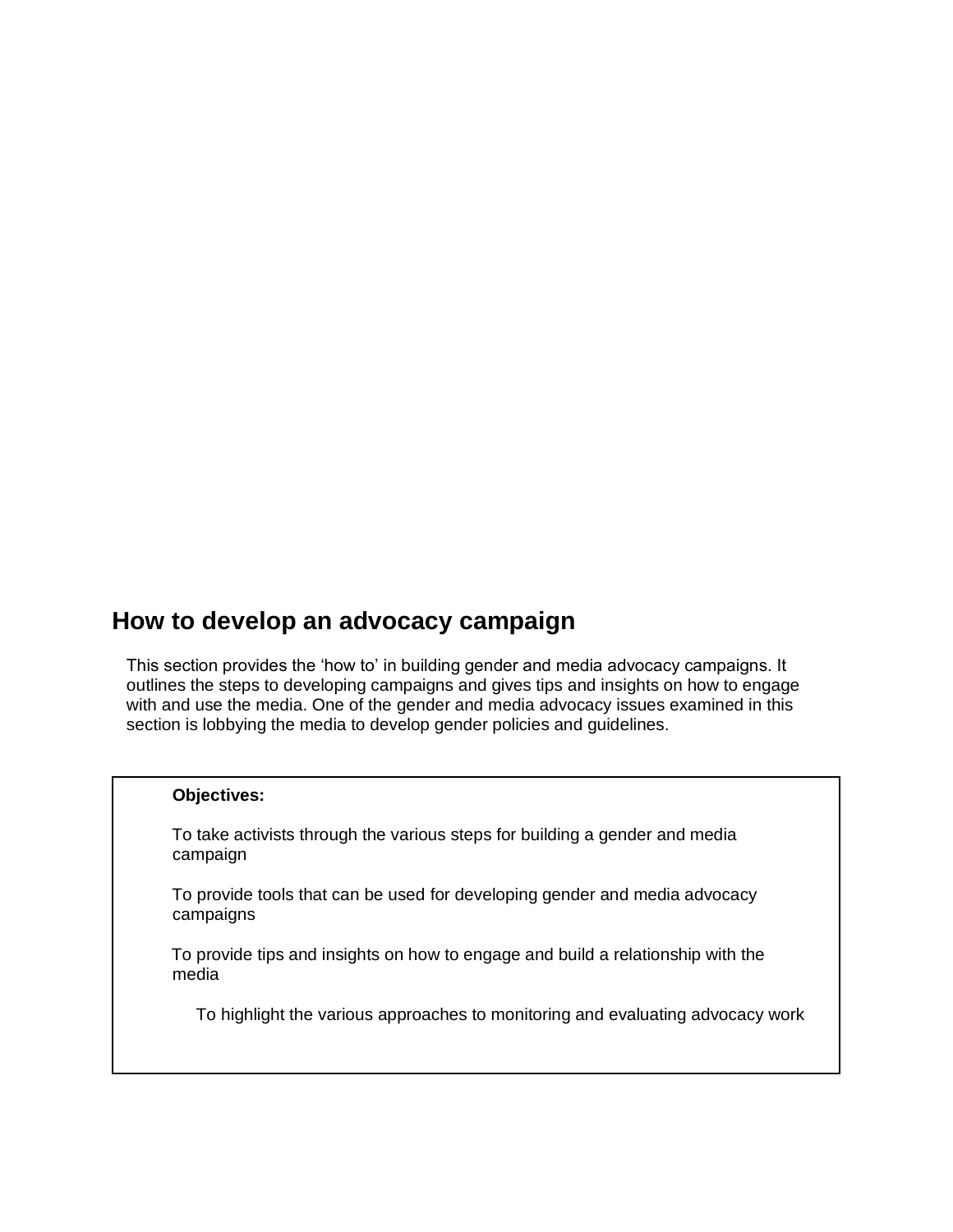## **Chapter One: Where to begin?**

## **1. Plan what you want to do…**

If you want to make an impact with any gender and media advocacy strategy or campaign, planning is a crucial first step. There are many issues and areas of concern for gender and media advocacy, therefore activists have to narrow the focus.

Remember, the goal of advocacy is to bring about change. This does not happen over night and requires not only planning and research, but also time, energy and resources.

When initiating an advocacy activity, it is important to make strategic choices about where to direct your energies and to look for strategic entry points.<sup>24</sup>

Planning can help activists to:

- Use resources (often limited) efficiently
- Minimize the element of surprise
- Build commitment and a cohesive vision among those involved in advocacy to speak with a strong and united voice
	- Help to focus energies.

## **Key questions for advocacy planning**

- What aspects of gender and the media will be tackled and why?
- How do you ensure that the aspects identified are also the priorities of your primary audience?
	- Who are you targeting?
	- What change do you want to see?
	- Are you best placed to work on this, and if so who else is working in this area? Are

you duplicating efforts or adding value?

• How can you add value?<sup>25</sup>

Advocacy planning is defined as the development of the following<sup>26</sup>:

<sup>&</sup>lt;sup>24</sup> An Advocacy Guide for Feminists, Young Women and Leadership, Awid, No. 1, December 2003

<sup>25</sup> Colleen Lowe Morna and Lene Overland, Getting Smart, strategic communications for gender activists in Southern Africa, published by Gender Links and Women's Media Watch, 2002 <sup>36</sup>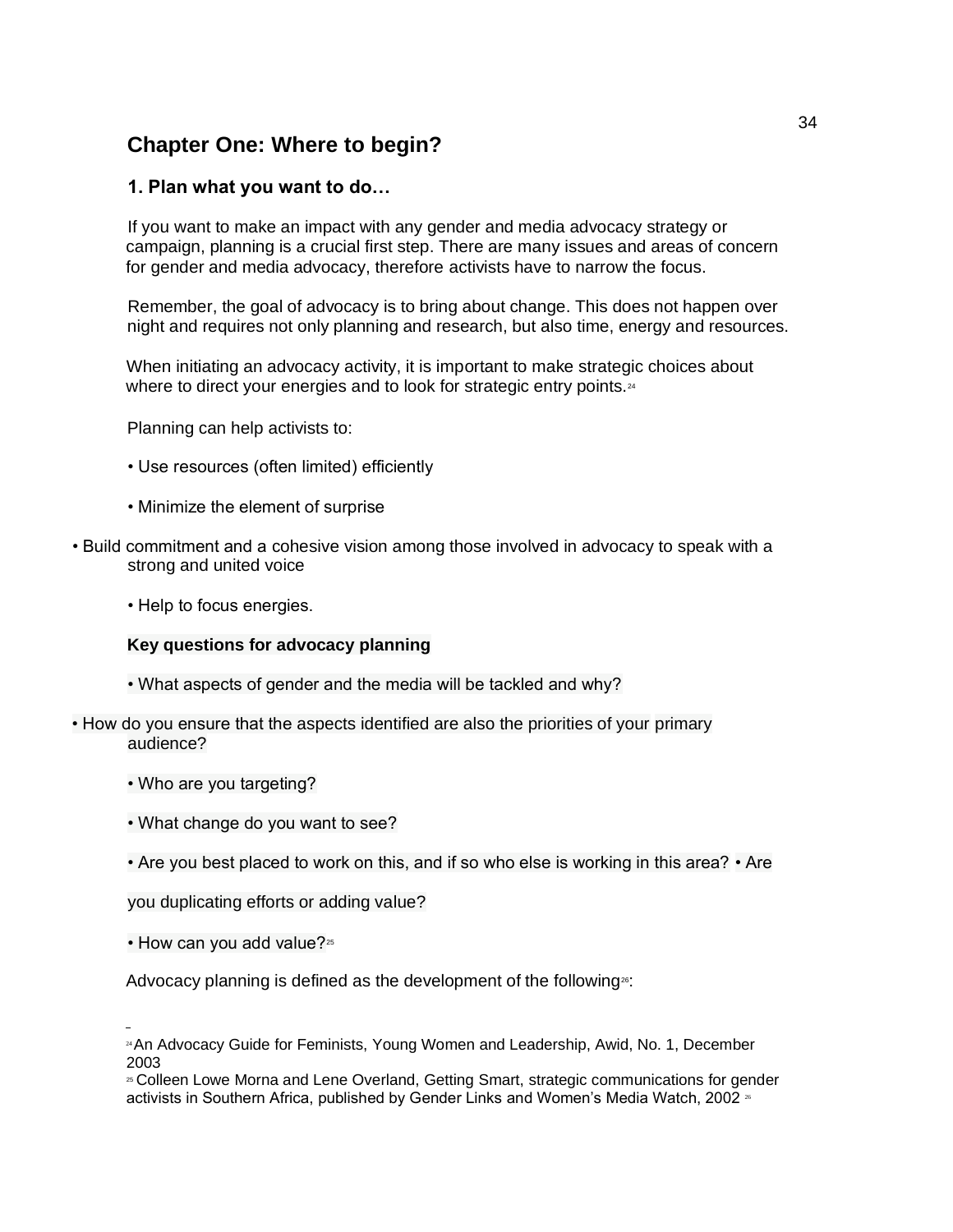Adapted from A New Weave of Power, People & Politics: The Action Guide for Advocacy and Citizen Participation by Lisa VeneKlasen and Valerie Miller quoted in the Handbook on Advocacy

35

**An overall change strategy** – a long-term plan that embodies your vision, and reflects where you are, where you want to go, and how you get there.

**A campaign** – a medium-term plan with activities aimed at influencing the policy environment and public opinion. The activities are intended to achieve some of your advocacy strategy objectives.

**Tactics, actions or activities** – short-term activities within a larger change strategy, designated for a specific moment or opportunity. These could include research and media work to shape the campaign and capture the attention of people in power in relation to your issue.

**Impact assessment** – continuous monitoring through the advocacy campaign in order to adjust, modify or change the plans according to the situation or information that comes along the way.

## **2. Know what you want to achieve**

An advocacy campaign should begin with well-defined and measurable goals and objectives.

- A **goal** is defined as a forward-looking and ambitious statement of what is to be achieved over the long-term, e.g. reducing the objectification of women as sex objects in the media.
- An **objective** is an incremental and realistic step towards achieving the goal, e.g. developing gender portrayal guidelines for the media.

The objective must specify the changes to be brought about and should be SMART (Specific, Measurable, Achievable, Realistic and Time-bound).<sup>27</sup>

Several questions that can help to create SMART objectives include:

- Do qualitative or quantitative data exist to show that reaching the objective will improve the situation?
	- Is the objective achievable, even with opposition?
- Will the objectives gain the support of many people? Do people care about the goal/objective deeply enough to take action?
- Will you be able to raise money or other resources to support your work on the goal/objective?

• Can you clearly identify the main audiences? What are their names or positions? • Is the goal/objective easy to understand?

• Do you have the necessary alliances with key individuals or organizations to reach your objective? How will the objective help to build alliances with other NGOs, leaders and audiences/stakeholders?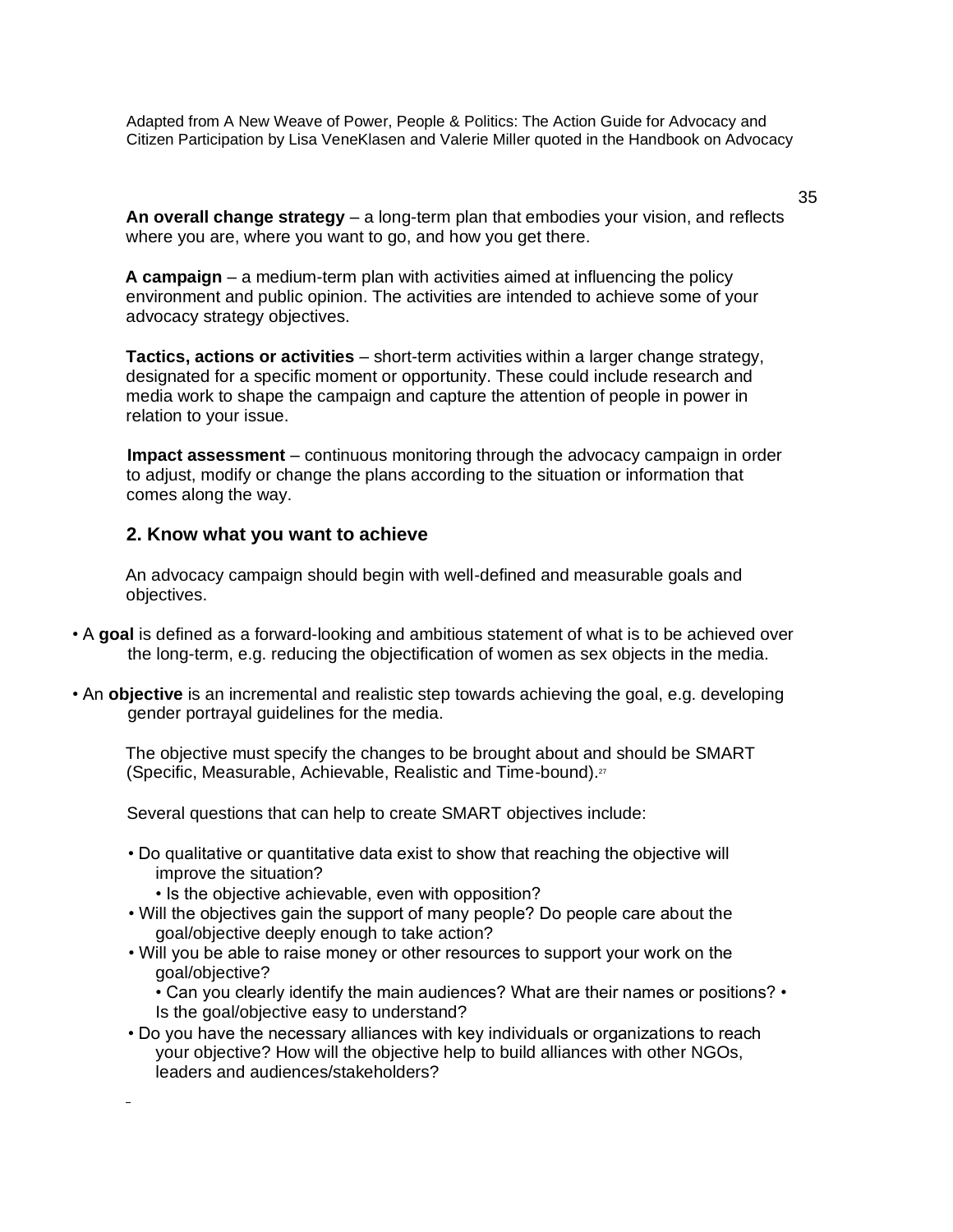Strategy and Technique Development, edited by Flor Caagusan, Institute for Popular Democracy, Manila Philippines

<sup>27</sup> Making a Difference Strategic Communications to end Violence Against Women, Jenny Drezin and Megan Lloyd-Laney, editors, UNIFEM 2003

• Will working on the objective give people opportunities to learn about and become involved with the decision-making process?<sup>28</sup>

#### **Gender and Media Advocacy in Practice! Planning and Setting Goals**

To illustrate how the information on planning and setting goals can be put into practice, let us take the following example.

#### *What's the issue?*

You are a group concerned about the issue of gender violence, and believe that the media does not cover this issue often, and when it does cover stories on gender violence, they are usually sensational, portray women as victims or as having provoked the violence perpetrated against them ( in stories of sexual violence, some media may allude to the woman's appearance, how she was dressed, or of her doing something which is considered 'not appropriate' in terms of gender stereotypes like drinking alone in a bar, for example). Or, your local airwaves are filled with songs which contain lyrics which perpetuate violence against women and girls blasting daily on the radio.

In deciding how to approach the media on this issue, as a group you decide to build a campaign on gender violence in the media.

#### *What is the angle/focus of the campaign?*

Gender violence in the media can be tackled from several angles. A few that could be considered in a gender and media campaign on this issue include among others:

- The playing on radio of popular music (either foreign or locally-produced songs) that contains lyrics and language that denigrates women and condones and perpetuate violence against them
- Gender violence is not considered a newsworthy topic for the media and is seldom reported on as an issue which is central to the protection of women's human rights
- Women only make news when they have been raped, beaten or abused by a partner

In designing your campaign at the planning stage, you choose one angle to focus on in order to be able to develop clear objectives, and to ensure that you engage with the media in a dialogue and process to bring change.

So, for our example, the **focus** of the campaign is: **to improve the quantity and quality of coverage on gender violence in the media**.